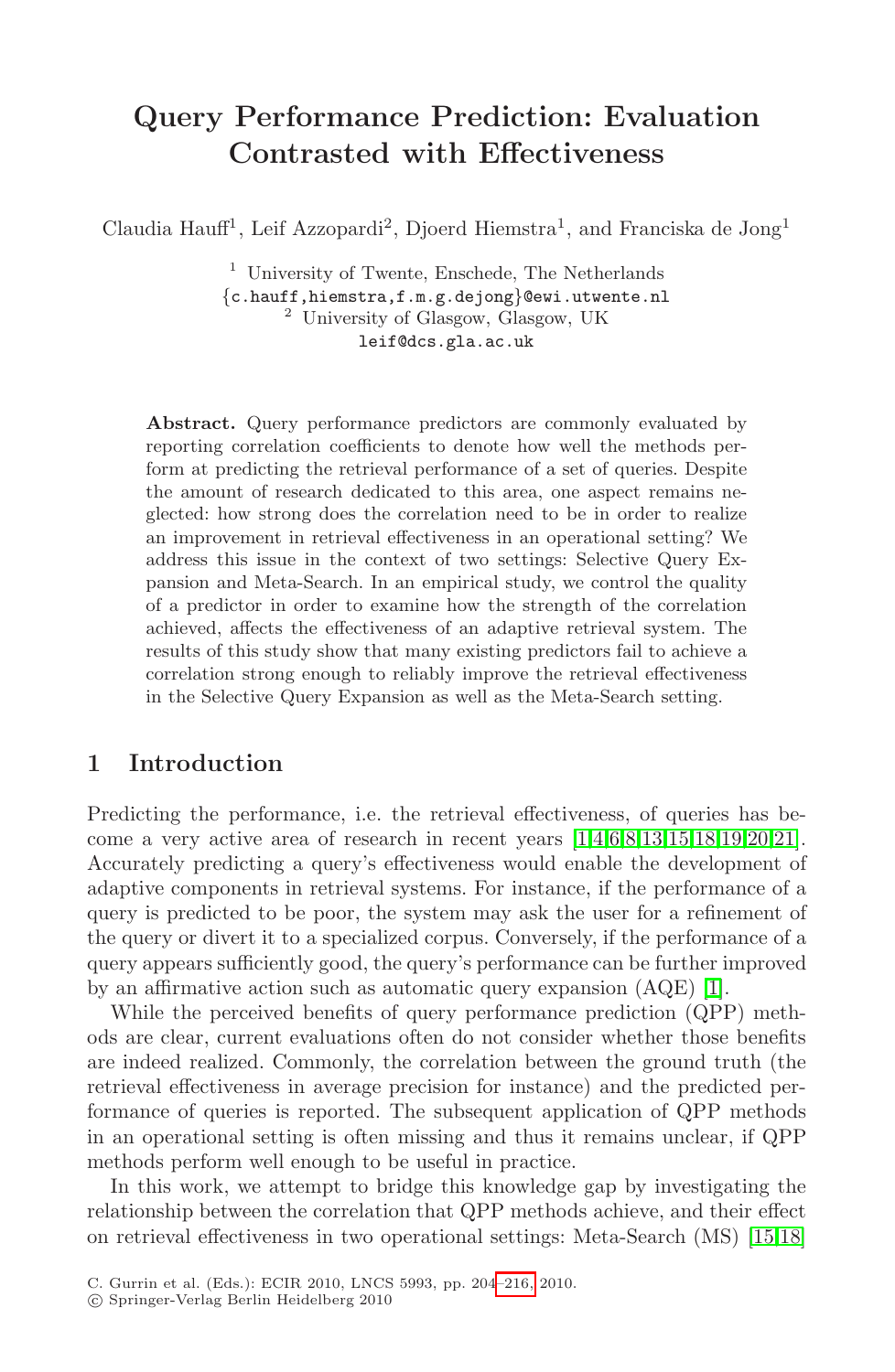and Selective Query Expansion (SQE) [1,5,18]. Our goal is to determine at what levels of correlation a QPP method can be considered good enough to be employable in practice. If we can determine such thresholds, we would be able to infer from a correlation-based evaluation, whether the quality of a QPP method is sufficient for an operational setting.

We conduct two empirical studies based on several  $TREC<sup>1</sup>$  data sets. In previous work [7], we performe[d p](#page-1-1)reliminary experiments with respect to SQE. Here, we extend these experiments and add a second setting: Meta-Search. We will show, that the correlation [a](#page-4-0) QPP method [n](#page-8-0)eeds to achieve on average to be useful in practice, is dependent on the opera[tio](#page-10-0)nal setting. In the SQE setting, moderate to high correlations result in reliable improvements. In the MS setting, low to moderate correlations are already sufficient, however for these improvements to be statistically significant, we find moderate to high correlations to be required.

<span id="page-1-1"></span>The paper is organized as follows: in Sec. 2 we outline related work and the motivation for our work. The data sets and our general approach are described in Sec. 3. Then, the experiments on SQE (Sec. 4) and MS (Sec. 5) are presented, followed by the conclusions and directions for future work (Sec. 6).

# **2 Related Work and Motivation**

First, we briefly describe the two main types (pre- and post-retrieval) of QPP [m](#page-11-3)ethods. To [give](#page-12-3) an indication of the success QPP methods have achieved in SQE and MS respectively, we also provide an overview of literature that employed QPP methods in either setting.

**Query Performance Prediction.** Pre-retrieval QPP methods predict the per[for](#page-12-0)[ma](#page-12-4)nce of a query without considering the ranked list of results returned by a retrieval system in response to a query. Approac[he](#page-11-2)s in this category are usually based on the query terms' corpus-statistics, such as the standard deviation of the query terms' IDF [8] or TF.IDF [19] values. Post-retrieval predictors base their predictions on the ranked list of results. The strategies employed are manifold, they include a comparison between the ranked list and the corpus [1,4], the perturbation of query terms and a subsequent comparison of the generated ranked lists [13,18,21], the perturbation of document[s in](#page-12-2) the ranked list to determine the list's stability [13,20], and the reliance on different retrieval approaches to form predictions based on the diversity of the returned documents [6]. The two most commonly reported correlation coefficients in QPP evaluations are the rank correlation coefficient Kendall's Tau  $\tau \in [-1, 1]$  and the linear correlation coefficient  $r \in [-1, 1]$ . Current state of the art QPP methods achieve up to  $\tau \approx 0.55$ and  $r \approx 0.65$ , depending on the test corpus and query set.

<span id="page-1-0"></span>**Applications of SQE.** The two SQE scenarios evaluated in [18] are based on the notion that easy queries (queries with a high retrieval effectiveness) improve with the application of AQE, while difficult queries (queries with a low

<sup>1</sup> Text REtrieval Conference (TREC), http://trec.nist.gov/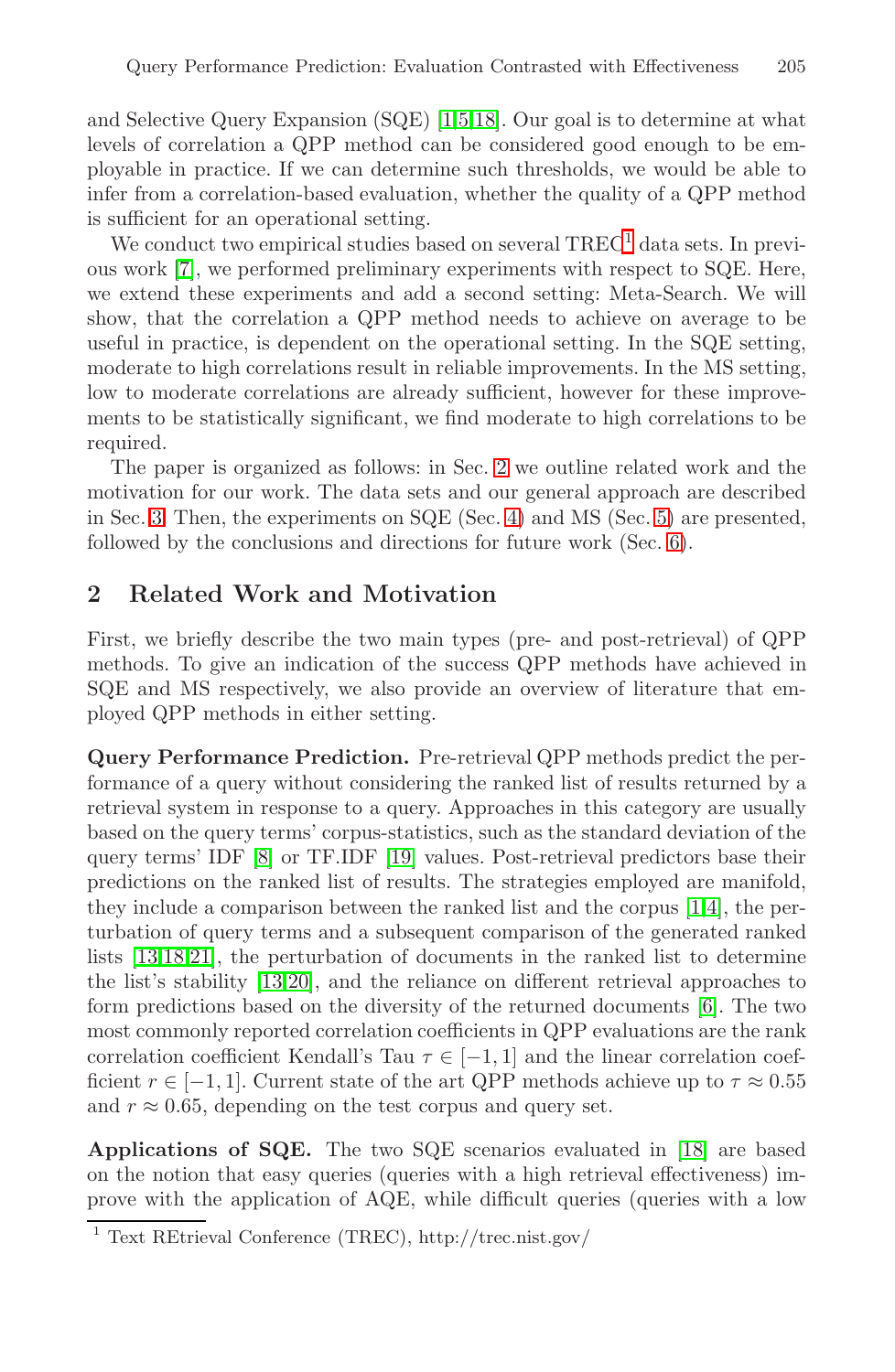retrieval effectiveness) degrade. The reasoning is as [follo](#page-12-2)ws: easy queries will have relevant documents among the top ranked results, and thus an AQE al[g](#page-12-2)orithm [3,12,16,17], which derives additional query terms from the top ranked documents returned for the initial query, is likely to pick terms related to the infor[ma](#page-2-0)tion need. The ranked list retrieved for the expanded query thus further improves the quality of the results. Difficult queries have few or no relevant documents in the top ranks and an AQE algorithm will add irrelevant terms to the query, degrading the result quality. In the first scenario in [18], a support vector machine is trained on features derived from the ranked list of the original query to classify queries as either to be [e](#page-11-0)xpanded or not. In the second scenario [18], a QPP method is used to rank the queries according to their predicted performance. The 85[%](#page-11-4) best performing queries are derived from TREC topic descriptions<sup>2</sup> (simulating AQE), while the bottom  $15\%$  of queries are derived from TREC topic titles (simulating no AQE). In both experiments, selectively [exp](#page-11-5)anding the queries based on a QPP method proves slightly better than uniformly expanding all queries, with a change in Mean Average Precision  $(MAP)$  of  $+0.001$ .

An analogous scenario with a different QPP method is evaluated in [1]; the greatest improvement reported is from a MAP of 0.252 (AQE of all queries) to 0.256 (selective AQE). Better results are reported in [5], where the threshold of when (not) to expand a query is learned: in the best case, MAP increases from 0.201 (AQE of all queries) to 0.212 (selective AQE). AQE is combined with col[lect](#page-12-2)ion enrichment in [9]: depending on how the QPP method predicts a query to perform, it is either not changed, expanded based on the results of the local corpus or expanded based on the results of the external corpus. The evaluation yields mixed results, while for one data set the MAP increases from 0.220 (AQE of all queries) to 0.236 (selective AQE), no change in effectiveness is observed for a second data set. These results indicate, that successfully applying a QPP method in the SQE setting is a challenging task.

**Applications of MS.** In [18], the following meta-search setup is evaluated: a corpus is partitioned into four parts, each query is submitted to each partition, and the result lists of each partition are merged with wei[ghts](#page-12-7) according to their predicted performance. In this experime[nt, M](#page-11-6)AP increases from 0.305 (merging without weights) to 0.315 (merging with QPP based weights).

<span id="page-2-0"></span>In [15], a variety of retrieval algorithms are applied on one corpus. For each query and retrieval algorithm, a result list is derived and its predicted performance score is determined. Heuristic thresholds are used to classify each result list as either poor, medium or good. The result lists are then merged with weights according to the performance classification. The best weighted data fusion method performs 2.12% better than the unweighted baseline. Finally, in [14] it is proposed to generate a number of relevance models [11] for each query and pick the model that is predicted to perform best. The results indicate the

<sup>2</sup> A TREC topic usually consists of a title (a small number of keywords), a description (a sentence) and a narrative (a long description of the information need).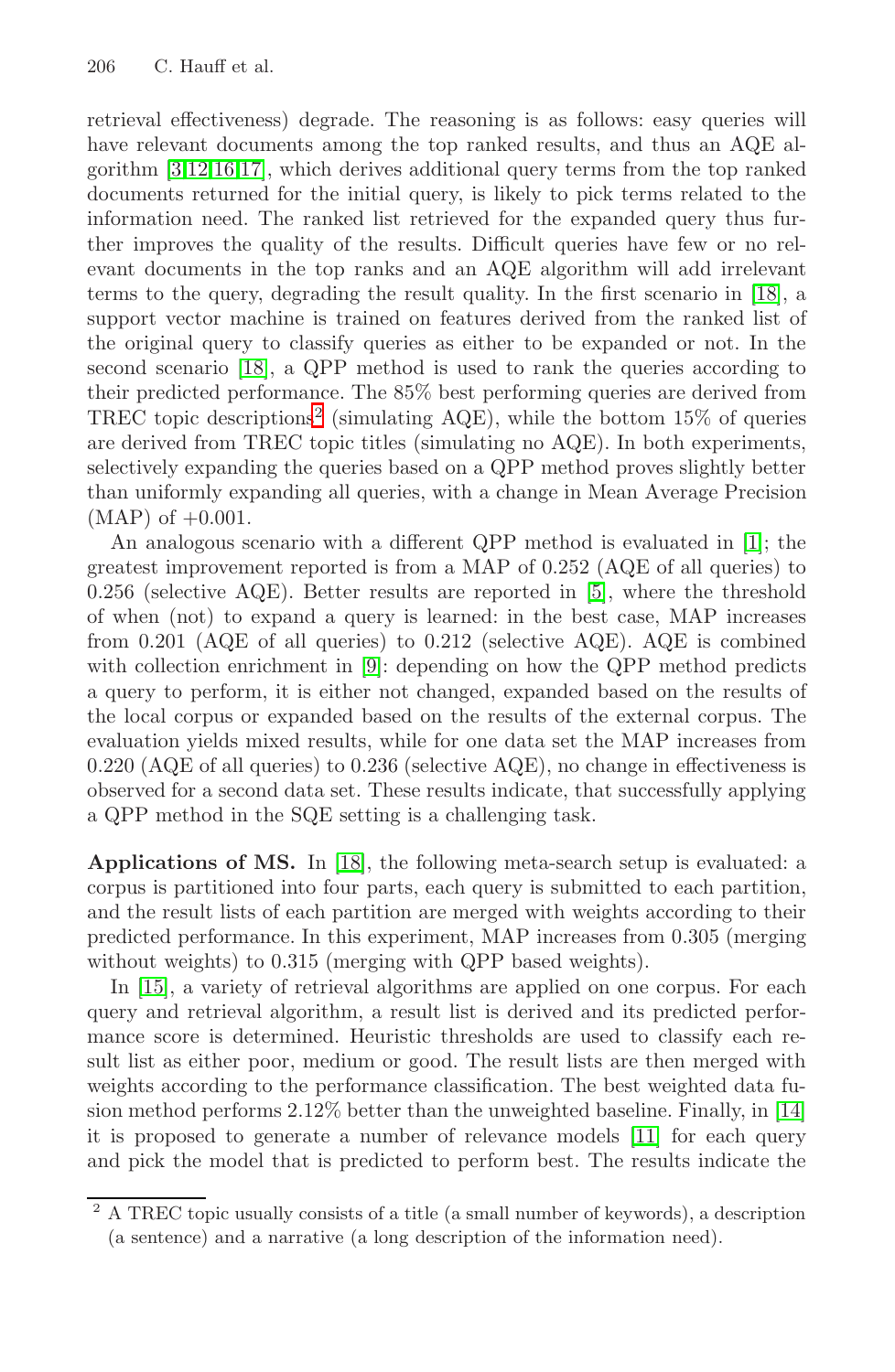<span id="page-3-0"></span>

|                                         | Queries 1-18                                                |
|-----------------------------------------|-------------------------------------------------------------|
| true ranking                            | 10  11  12  13  14  15  16  17  18<br>6<br>9                |
|                                         |                                                             |
| ranking $R_1$<br>$\tau = 0.06$          | 18 17<br> 13 <br>$16$   15<br>9<br>6                        |
| ranking $R_2$<br>$\tau = 0.53$          | 6<br>ll 3<br>14 15 16 17<br>l 5<br>18<br>1  2 <br> 13 <br>8 |
| ranking R <sub>3</sub><br>$\tau = 0.49$ | 18<br>$+5+$<br>6<br>3<br>9<br>16<br>8                       |
|                                         |                                                             |

**Fig. 1.** Examples of predicted query rankings (R<sup>1</sup> to R3) and their effect on SQE. Of the 18 queries, those ranked 1-12 (white) improve when AQE is employed, the results of queries ranked 13-18 (grey) degrade with the application of AQE.

feasibility of the approach, the QPP-based model selection strategy significantly outperforms the baseline.

Overall, few works have employed QPP in practice. Based on the results, we hypothesize, that it is easier to be successful in the MS than in the SQE setup.

**Evaluation by Correlation.** Evaluating QPP methods by reporting correlation coefficients is the current standard. The correlation based evaluation though can lead to problems: (i) very different predictions can lead to similar correlations, (ii) a QPP method for which a high (low) corr[elat](#page-12-2)ion is reported, may not lead to an increase (decrease) in retrieval effectiveness in an operational setting, and, (iii) following from (i) and (ii) is the observation that a single QPP method is not a reliable indicator of the level of correlation required, at which the application of a QPP method in practice is likely to lead to a consistent gain in retrieval effectiveness.

Fig. 1 contains a conrete example for Kendalls  $\tau$ , the correlation coefficient we investigate in this work. The true ranking is the ranking of queries based on their retrieval effectiveness. Let us assume a SQE setup according to [18]: the queries ranked 1-12 benefit from AQE, the remaining queries do not.  $R_1, R_2$ and  $R_3$  are examples of predicted rankings of query performance.  $R_1$  predicts all *ranks* incorrectly, thus  $\tau_{R_1} = -0.06$  with respect to the true ranking. All AQE decisions though are correct, which leads to an optimal increase in retrieval effectiveness in SQE. The opposite case is  $R_2$  with  $\tau_{R_2} = 0.53$ . The AQE decision is wrong for 12 queries, degrading the retrieval effectiveness. Based on the predicted ranking  $R_3$ , the wrong AQE decision is made for 4 queries. Although the retrieval effectiveness will be better than based on  $R_2$ ,  $\tau$  is similar:  $\tau_{R_3} = 0.49$ .

Thus, predictions resulting in similar correlations can have very different impacts on retrieval effectiveness, a problem which motivates our work.

## **3 Method and Materials**

Ideally, we would like to perform the following experiment: given a large number of QPP methods, a large number of retrieval algorithms and a set of queries, let each QPP method predict the queries' quality. Evaluate the QPP methods in terms of  $\tau$ , use the predictions in an operational setting and perform retrieval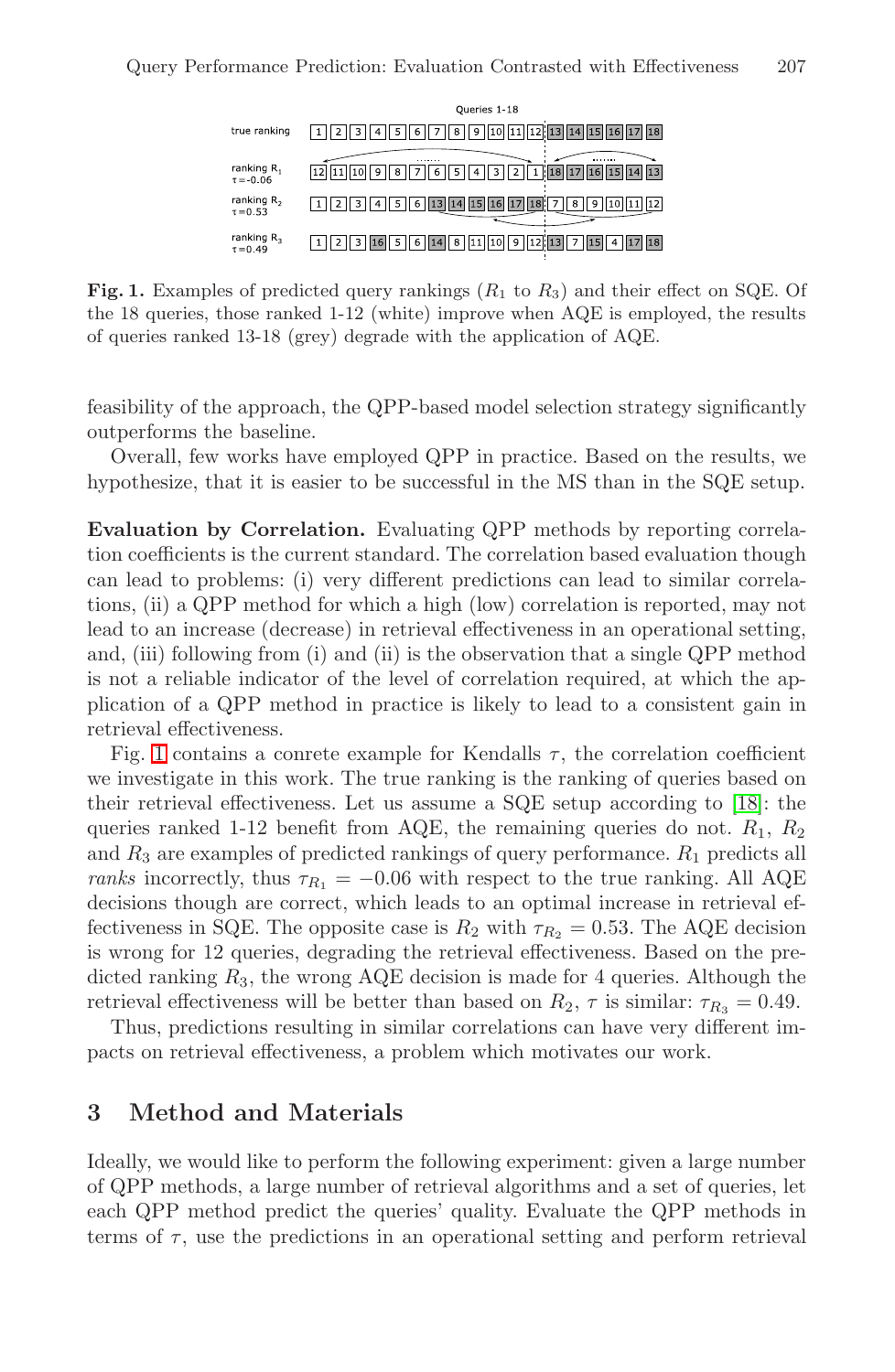experiments to derive baseline and QPP-based results. Finally, check at what level of  $\tau$  the QPP-based results generally improve over the baseline. In practice, this is not feasible as state of the art QPP methods only reach up to  $\tau \approx 0.55$ .

**Data Sets.** To perform experiments on SQE and MS, test collections, sets of queries and their respective retrieval performances are required. To make our results independent of a particular retrieval approach, we utilize TREC data sets, in particular the runs submitted by the participants to different adhoc retrieval tasks. All submitted runs with a MAP greater than 0.15 are included in this study. The data sets used are as follows (in brackets the number of runs): TREC6 (49), TREC7 (77), TREC8 (103), TREC9 (53), TREC10 (59), Terabyte04 (35), Terabyte05 (50) and Terabyte06 (71).

<span id="page-4-0"></span>**QPP Method of Ar[b](#page-4-1)itrary Accuracy.** As state of the art QPP methods achieve a limited  $\tau$ , they are unsuitable for our [inv](#page-3-0)estigation. Since  $\tau$  is rank based, it is possible to construct predicted rankings of any level of  $\tau$ , simply by randomly permutating the true performance ranking of queries. The smaller the number of permutations, the closer  $\tau$  is to 1. The larger the number of permutations, the closer  $\tau$  is to 0. From the full range of  $\tau \in [-1,1]$ , sixteen intervals  ${c_{0,1},...,c_{0,85}}$  of size 0.05 each were investigated, starting a  $c_{0,1}$  = [0.1, 0.15) and ending at  $c_{0.85} = [0.85, 0.9)^3$ . For each interval  $c_i$ , 1000 rankings were randomly generated with  $\tau \in c_i$  with respect to the true ranking. We rely on such a large number of rankings due to the issues outlined in Fig. 1: a single predicted ranking can be misleading when applied in practice. By considering the results of 1000 rankings for each  $c_i$ , we can consider the change in retrieval effectiveness *on average*. Each predicted ranking is used in the SQE and MS expe[rim](#page-12-2)ents, which allows us to analyze the impact of varying levels of correlation against retrieval effectiveness.

## **4 Selective Qu[er](#page-11-7)[y](#page-12-8) [Ex](#page-12-9)pansion**

<span id="page-4-1"></span>We an[al](#page-11-0)[yze](#page-11-8) [th](#page-11-7)[e](#page-12-8) [re](#page-12-8)l[at](#page-4-2)i[on](#page-11-0)[ship](#page-11-8) bet[we](#page-11-9)[en](#page-12-8)  $\tau$  as evaluation measure of QPP methods and the change in retrieval performance when queries are expanded selectively in a setup analogous to [18]. The effect AQE has on retrieval effectiveness varies, depending on the AQE approach, the retrieval algorithm and the set of queries evaluated. While across the whole query set, AQE aids retrieval effectiveness (improvements range between  $3 - 40\%$  [12,16,17]), not all queries benefit. The percentage of queries from a query set performing worse when AQE is applied varies between  $20 - 40\%$  [1,10,12,16]. In [1,10] it is reported that the worst and the very best queries are hurt by  $AQE<sup>4</sup>$ , whereas in [3,16] only the worst queries are reported to be hurt by AQE.

<span id="page-4-2"></span><sup>3</sup> This is sufficient, as negative correlations can be transformed into positive correla-

tions by reversing the ranking and  $\tau = 1$  indicates two perfectly aligned rankings.

<sup>4</sup> Further adding terms dilutes the results of the already highly performing queries.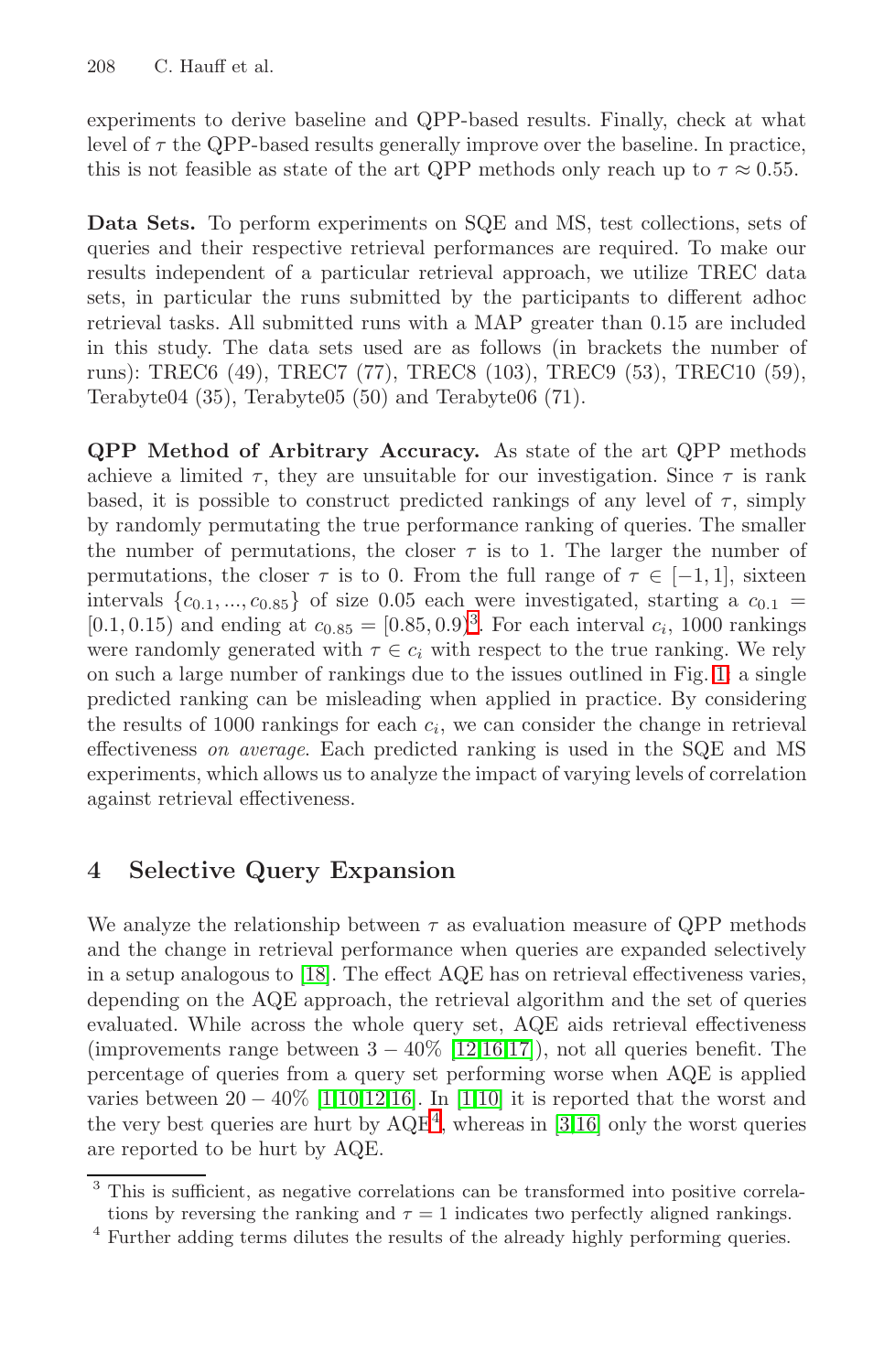## **4.1 Experimental Details**

Let us for now assume that all well performing queries improve with AQE, while the worst performing queries all degrade with AQE. Let  $\theta$  be a rank threshold. Our SQE setup is as follows: given a set of  $m$  queries, they are ranked according to their predicted performance. AQE is applied to the best  $(\theta \times m - 1)$  performing queries, the remaining queries are not expanded. As this setup only requires predicted rankings, we can use our generated predicted rankings of arbitrary accuracy. To evaluate the retrieval effectiveness of SQE, we require pairs of baseline (no AQE) and AQE runs. Then, we perform SQE based on the predicted rankings and consider SQE successful if it improves over the retrieval effectiveness of the AQE run. We derive baseline and AQE run pairs from the runs in our data sets. As we are not interested in the result lists themselves, but in the effectiveness of each run on each query Q, we consider a run to consist of a list of average precision (AP) values, thus  $run = (ap^{Q_1}, ap^{Q_2}, \dots, ap^{Q_m})$ .

**Run Pairs.** Each run of our data sets is considered as a baseline run *runbase* (no AQ[E\)](#page-11-10) for which a corresponding AQE run  $run_{aqe}$  is generated. Recall, that we work with the assumption that AQE improves the effectiveness of the well performing queries, while degrading the effectiveness of poorly performing queries. Thus, for each  $ap_{base}^{Q_i}$  in  $run_{base}$ , a respective  $ap_{age}^{Q_i}$  value in  $run_{age}$  is generated such that  $ap_{age}^{Q_i} > ap_{base}^{Q_i}$  when  $ap_{base}^{Q_i}$  is among the top  $(\theta \times m - 1)$  performing queries in  $run_{base}$ , otherwise  $ap_{age}^{Q_i} < ap_{age}^{Q_i}$ . The  $ap_{age}^{Q_i}$  values are randomly exampled (with the outlined restrictions) from the other runs in the data sets and sampled (with the outlined restrictions) from the other runs in the data sets, a [s](#page-12-8)trategy supported by [2], where no correlation between  $ap_{base}^{Q_i}$  and the amount of improvement, i.e.  $\Delta = ap_{age}^{Q_i} - ap_{base}^{Q_i}$ ,  $\Delta > 0$ , was found. The optimal SQE run  $run_{opt}$  is the run where the correct AQE decision is made for every query:<br> $\frac{Q_i}{r} = \frac{max(\alpha n_i^{Q_i} - \alpha n_i^{Q_i})}{r}$ . We only include my pairs where the MAR of my  $ap_{opt}^{Q_i} = max(ap_{base}^{Q_i}, ap_{ade}^{Q_i})$ . We only include run pairs where the MAP of *runage*<br>improves by het ween  $15 - 30\%$  over *run*, and *run*, improves by at least 3% improves by between  $15 - 30\%$  over  $run_{base}$  and  $run_{opt}$  improves by at least  $3\%$ over  $run_{age}$ . Due to the random component in the process, 500 run pairs are created for each setting of  $\theta = \{1/2, 2/3, 3/4\}$  and  $m = \{50, 150\}$ . The choice of  $\theta$  is based on [12,16], the settings of m are typical TREC topic set sizes.

**Experiment.** Given the 1000 rankings per  $c_i$  and the 500 run pairs (*run*<sub>hase</sub>) *run<sub>age</sub>*) for each setting of  $\theta$  and m, SQE is thus performed 500,000 times for each  $c_i$ . From each run pair and predicted ranking in  $c_i$  a selective AQE run *run<sub>sqe</sub>* is formed: if according to the predicted ranking  $ap_{base}^{Q_i}$  is among the top  $(A \times m - 1)$  scores in *run*, then  $ap_{i}^{Q_i} = ap_{i}^{Q_i}$  that is the AOE result is used  $(\theta \times m - 1)$  scores in *run<sub>base</sub>*, then  $ap_{age}^{Q_i} = ap_{age}^{Q_i}$ , that is the AQE result is used. The remaining queries are not expanded and  $ap_{sqe}^{Q_i} = ap_{base}^{Q_i}$ . Recorded are the MAP of  $run_{base}$ ,  $run_{age}$ ,  $run_{opt}$  and  $run_{step}$ . We consider SQE to be successful if the MAP of  $run_{\text{safe}}$  is higher than the MAP of  $run_{\text{age}}$ . Since the  $(run_{\text{base}}/run_{\text{age}})$ pairs lead to different absolute changes in retrieval performance, we report a normalized value:  $v_{\text{sqe}} = 100(MAP_{\text{sqe}} - MAP_{\text{base}})/(MAP_{\text{opt}} - MAP_{\text{base}})$ . When the correct AQE decision is made for each query,  $v_{\text{sqe}} = 100$ . In contrast,  $v_{\text{sqe}} < 0$ if the MAP of  $run_{\text{safe}}$  is below the baseline's  $run_{\text{base}}$  MAP.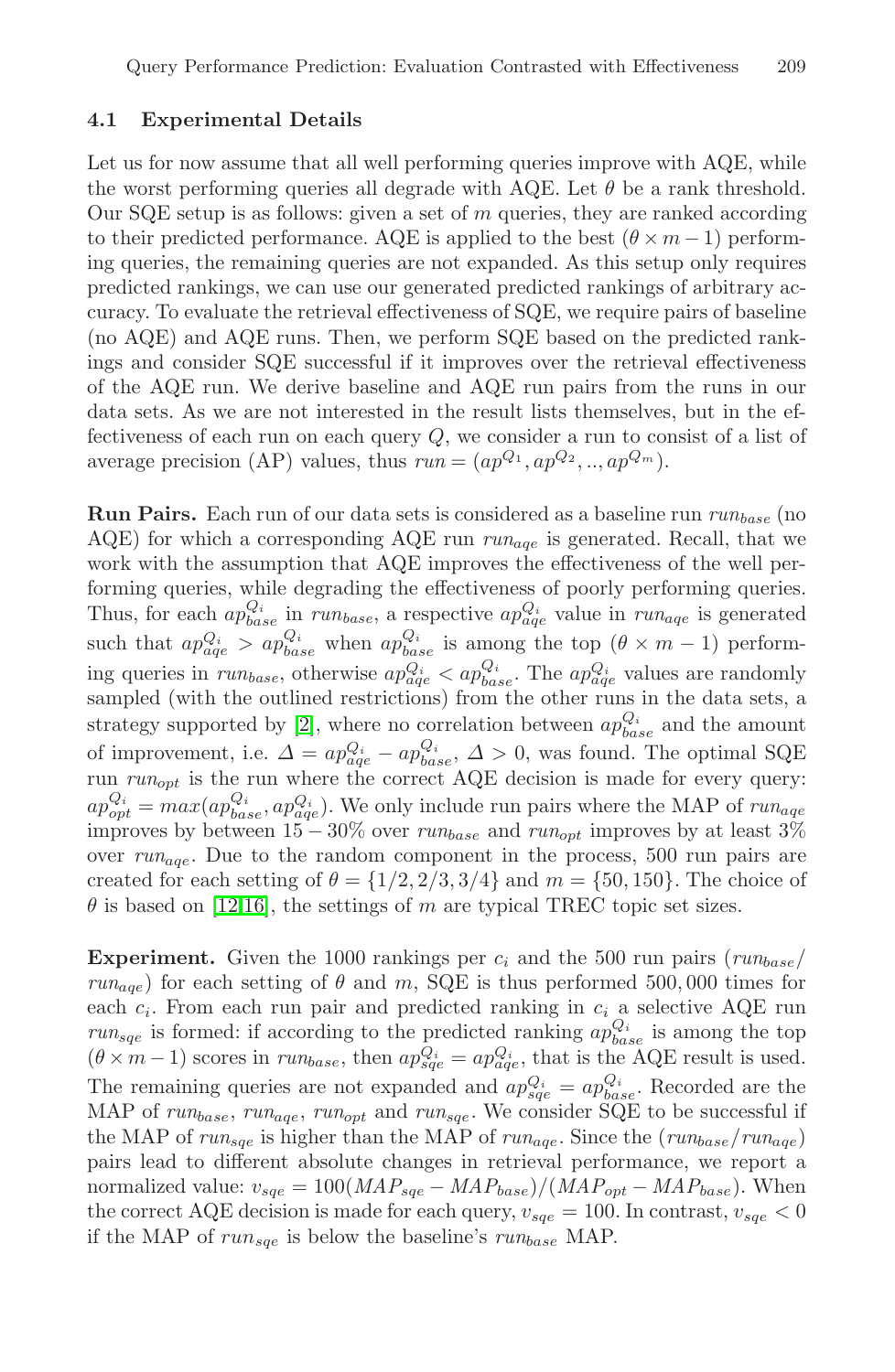We present the results, derived for each  $c_i$ , in the form of box plots. Every box marks the lower quartile, the median and the upper quartile of 500,000  $v_{\text{see}}$ values. The whiskers mark the 1.5 inter-quartile range, th[e r](#page-6-0)emaining separately marked points are outliers. We also plot the median normalized value of AQE runs as horizontal line, as it is the value  $v_{sqe}$  should improve upon.

#### **4.2 Experimental Results**

**Best-Case Scenario.** First, we evaluate the best-case scenario, where our assumption that AQE only hurts the worst performing queries holds for all run pairs. The results for the different settings of  $\theta$  and m are presented in Fig. 2.

<span id="page-6-0"></span>Independent of m and  $\theta$ , for all correlation intervals  $c_i$  a number of positive outliers exist, where the MAP of  $run_{sqe}$  improves over  $run_{aqe}$ 's MAP. Thus, even if  $\tau = 0.1$ , a QPP method can be successful by chance. This supports the view that a single experiment and QPP method are inadequate indicators to show a QPP's method utility in practice.

When the correlation of the predicted ranking with respect to the ground truth is low,  $run_{\text{safe}}$  may perform worse than  $run_{\text{base}}$  as observed for  $\theta = 1/2$ and  $m = 50$  (negative  $v_{\text{sqe}}$  values). This means that a poor QPP method may



**Fig. 2.** SQE best-case scenario. On the x-axis the starting value of each correlation interval  $c_i$  is listed, that is the results for  $c_{0.2} = [0.2, 0.25]$  are shown at position 0.2. The horizontal lines mark the normalized median value of the performance of the AQE runs, which v*sqe* must improve upon for SQE to be successful. "*levels* τ" lists the lower bound of c*<sup>i</sup>* where the SQE runs outperform the AQE runs in at least 25%, 50% and 75% of all 500, 000 samples (these levels can be read from the box plots).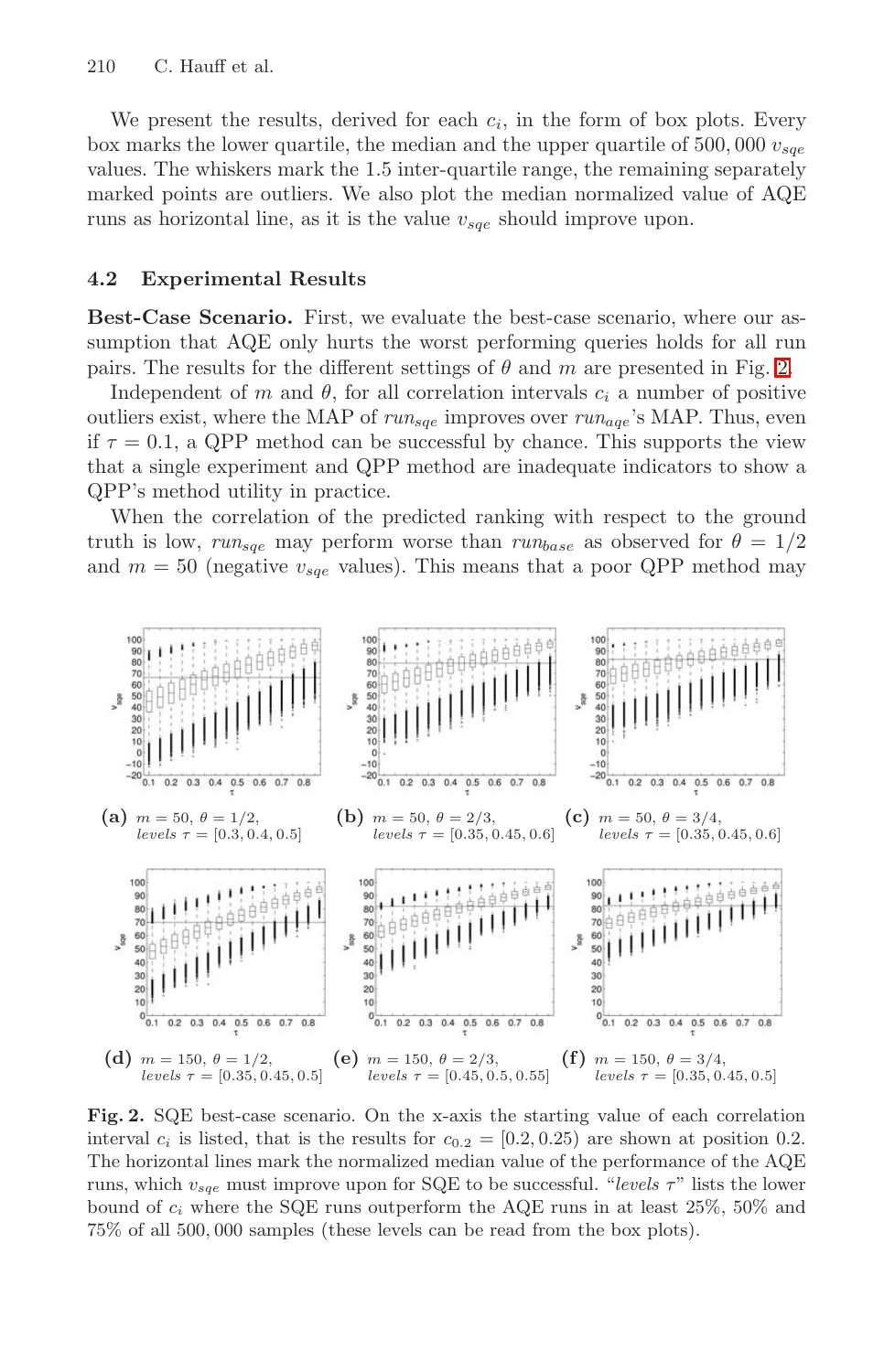significantly degrade the effectiveness of a system. An increase in  $\tau$  generally leads to a smaller spread in performance (the height of the boxes in the plot) of  $v_{\text{see}}$ , that is, outliers are rarer and the performance drop is not as sharp. Finally, the number  $m$  of queries also [i](#page-11-0)[nflu](#page-11-8)[en](#page-11-7)[ces](#page-12-8) the outcome - with increased m the spread of the results decreases and the results can be considered to be more stable. This suggests that the more queries are used in the evaluation, the better the correspondence between the evaluation measure Kendalls  $\tau$  and the performance in an operational setting.

**Random Perturbations.** We now investigate what happens when the assumption that all well performing queries improve with AQE is violated. This experiment is motivated by the divergent observations [1,10,12,16] about the chan[ge](#page-7-0) in effectiveness of the best performing queries when AQE is applied.

<span id="page-7-0"></span>To simulate such violation, we perturb  $run_{aqe}$ . Given a run pair  $(run_{base}/run_{aqe})$ , we randomly select a query  $Q_i$  from the top  $(\theta \times m - 1)$  performing queries of  $run_{aqe}$  and perturb its score  $ap_{aqe}^{Q_i}$  to  $\hat{ap}_{aqe}^{Q_i}$ , which is a random value below  $ap_{base}^{Q_i}$ .<br>The laser the MAD of www.grapetert. the difference  $(nQ_i^i - \hat{n}Q_i^i)$  is generated. To keep the MAP of  $run_{aqe}$  constant, the difference  $(ap_{qe}^{Q_i} - \hat{ap}_{aqe}^{Q_i})$  is randomly distributed among the other queries' an scores. This procedure is performed for distributed among the other queries' ap scores. This procedure is performed for  $p = \{10\%, 20\%, 30\%\}\$  of the queries. The results of this experiment with fixed  $\theta = 1/2$  are shown in Fig. 3. Evidently, already a small number of perturbed queries has a considerable influence on the minimum  $\tau$  which is required to improve  $run_{\text{safe}}$ 



**Fig. 3.** SQE random perturbation scenario.  $\theta = 1/2$  is fixed. "*levels*  $\tau$ " lists the lower bound of c*<sup>i</sup>* where the SQE runs outperform the AQE runs in at least 25%, 50% and 75% of all 500, 000 samples.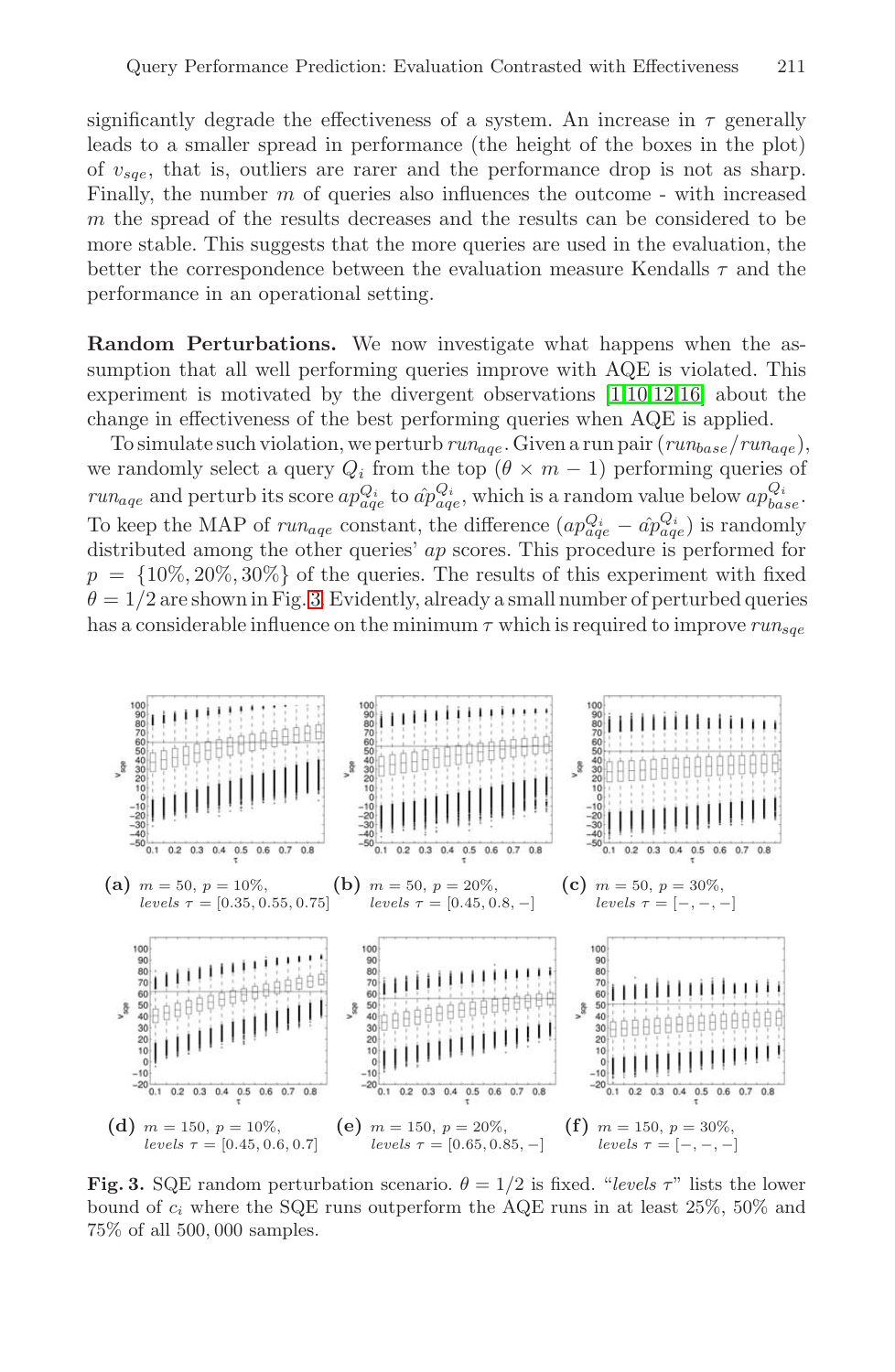over  $run_{age}$ . When  $p = 10\%, \tau \geq 0.55$  is required to ensure that for more than 50% of the sa[mp](#page-11-0)les  $run_{\text{safe}}$  imp[ro](#page-11-4)[ve](#page-11-5)[s o](#page-12-2)ver  $run_{\text{age}}$ . A further increase in the number of perturbed queries leads to a situation as visible for  $p = 30\%$ , where independent of the accuracy of the predicted ranking, in less than  $25\%$  of all instances  $run_{\text{safe}}$ improves over  $run_{age}$ .

<span id="page-8-0"></span>To summarize, in the best-case scenario, we have shown that a QPP method should evaluate to at least  $\tau = 0.4$ , for 50% of the samples to improve with the application of SQE. This threshold increases to  $\tau = 0.55$ , when the assumption we make about for what queries AQE is successful, is slightly violated. These results explain the low levels of success in [1,5,9,18], where QPP methods were applied in the SQE setting. Only the best performing QPP methods reach the le[vels](#page-12-7) of  $\tau$  required to be beneficial. Moreover, making the wrong assumption about when AQE will lead to increased system effectiveness quickly leads to a [situ](#page-12-2)ation where it does not matter anymore, how well a QPP method performs.

# **5 Meta-search**

The second operational setting we examine is Meta-Search where we adopt a setup analogous to  $[14]$ : given a query and a set of t runs, we select the run that is predicted to perform best for the query. We chose this setup over the data fusion setup [18], where the merging algorithm introduces an additional dimension, as it allows us to better control the experimental setting.

## **5.1 Experimental Details**

In preliminary experiments we found two parameters influencing the retrieval effectiveness of QPP-based meta-search: (i) the number  $t$  of runs, and (ii) the percentage  $\gamma$  of improvement in MAP between the worst and the best performing run in the set of t runs. The experimental setup reflects these findings. We derived 500 sets of t runs from our data sets for each setting of  $\gamma$ : 0 − 5%, 15 − 20%,  $30 - 35\%$  and  $50 - 55\%$ . A range  $0 - 5\%$  means, that all t runs perform very similar in terms of MAP, while in the extreme setting of  $\gamma$ , the MAP of the best run is 50 − 55% better than the MAP of the worst run. To generate each set of runs, t runs are randomly selected from the data sets. A set is valid if the maximum percentage of retrieval improvement lies in the specified interval of γ. Recall, that 1000 predicted rankings exist per correlation interval  $c_i$ . As we require t predicted rankings per set of runs, t rankings are randomly chosen from all rankings of a given  $c_i$ . To avoid result artifacts due to relying on predicted ranks instead of scores<sup>5</sup>, the  $i^{th}$  predicted rank is replaced by the  $i^{th}$  highest ap score of the run. The meta-search run  $run_{meta}$  is then created by selecting for each query the result of the run with the highest predicted ap score. The optimal run *run<sub>opt</sub>* is derived by  $ap_{opt}^{Q_i} = max(ap_{run_1}^{Q_i}, ..., ap_{run_t}^{Q_i})$ .

<span id="page-8-1"></span> $5$  An extreme example is the case where the worst performing query of run A has a higher average precision than the best performing query of run B.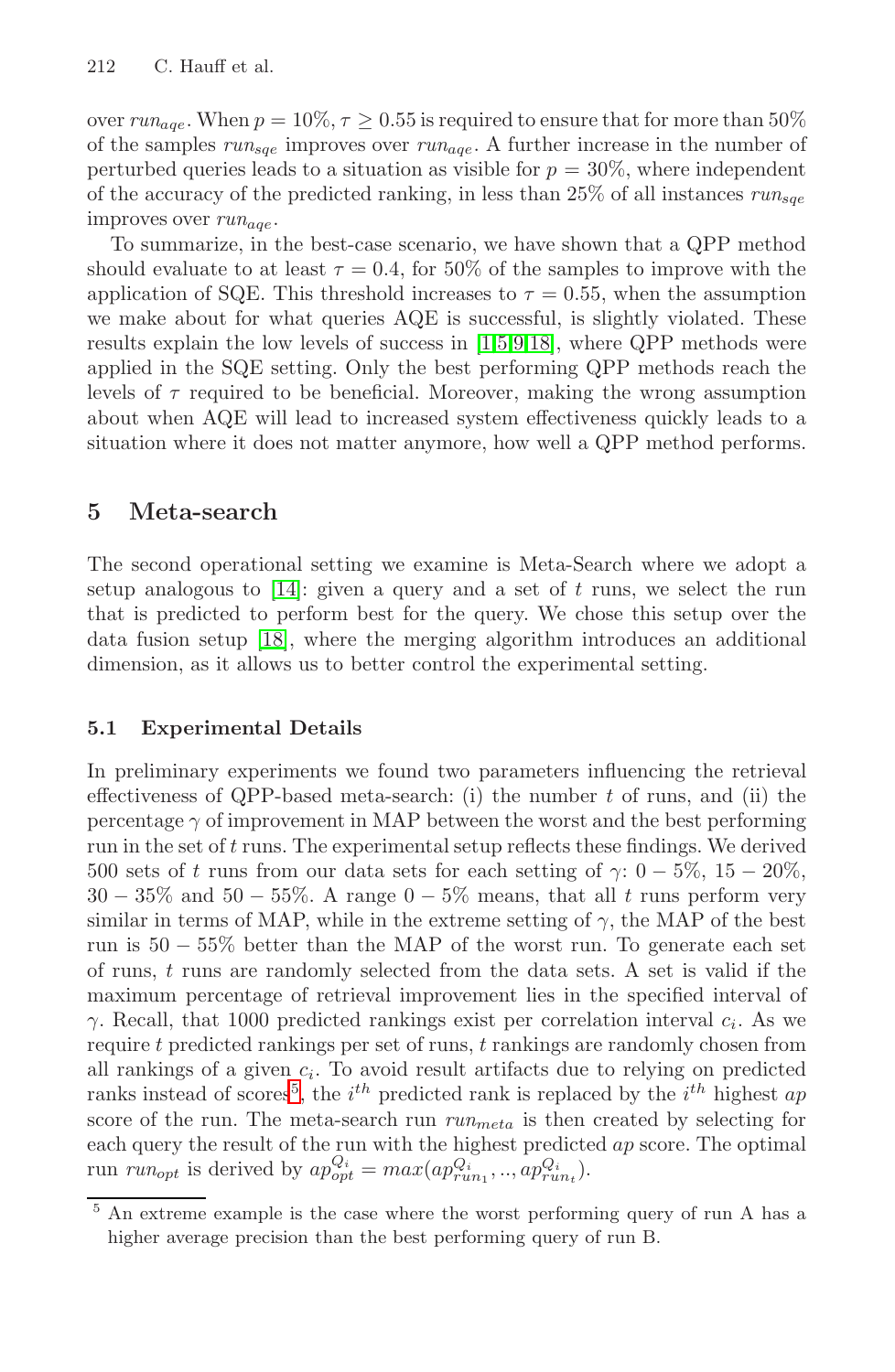Analogous to the SQE experiments, we report the normalized performance of  $run_{meta}$ , that is,  $v_{meta} = 100(MAP_{meta} - MAP_{worst})/(MAP_{opt} - MAP_{worst})$ , where  $MAP_{worst}$  is the MAP of the worst of the t ru[n](#page-9-0)s. When  $v_{meta} < 0$ ,  $run_{meta}$ performs worse than the worst run of the set, a value of  $v_{meta} = 100$  implies that *run*<sub>meta</sub> is optimal. For MS to be successful,  $run_{meta}$  needs to perform better than the best run of the set. This threshold is indicated by the horizontal line in the plots (the normalized median of the best runs' MAP across all sets).

## **5.2 Experimental Results**

We experimented with  $t = \{2, 3, 4, 5\}$ . Due to space constraints though, in Fig. 4 [we](#page-10-1) only report the results for  $t = 4$  and  $\gamma = \{0 - 5\%, 30 - 35\%, 50 - 55\% \}.$ 

Evidently, low correlations are sufficient to improve over the effectiveness of the best run. Note though, that for low correlations outliers exist that perform worse than the worst run (negative  $v_{meta}$ ). As the performance difference between the best and the worst run increases  $(\gamma)$ , higher correlations are required to improve  $run_{meta}$  over the best individual run. For  $m = 50$  and  $\gamma = 50 - 55\%$ for example,  $\tau \geq 0.4$  is required to improve 50% of the samples. As in the case of the SQE experiments, an increase in  $m$  leads to more stable results.

<span id="page-9-0"></span>The table in Fig. 5 contains basic statistics of the MAP values of the worst and best run of the sets of t runs as well as  $run_{opt}$ . The results were averaged over the 500 sets of runs for each m and  $\gamma$ . A different view on the sets of runs offers the percentage of queries in  $run_{opt}$  that are drawn from the worst performing



**Fig. 4.** MS experiments with  $t = 4$  systems, m queries and varying  $\gamma$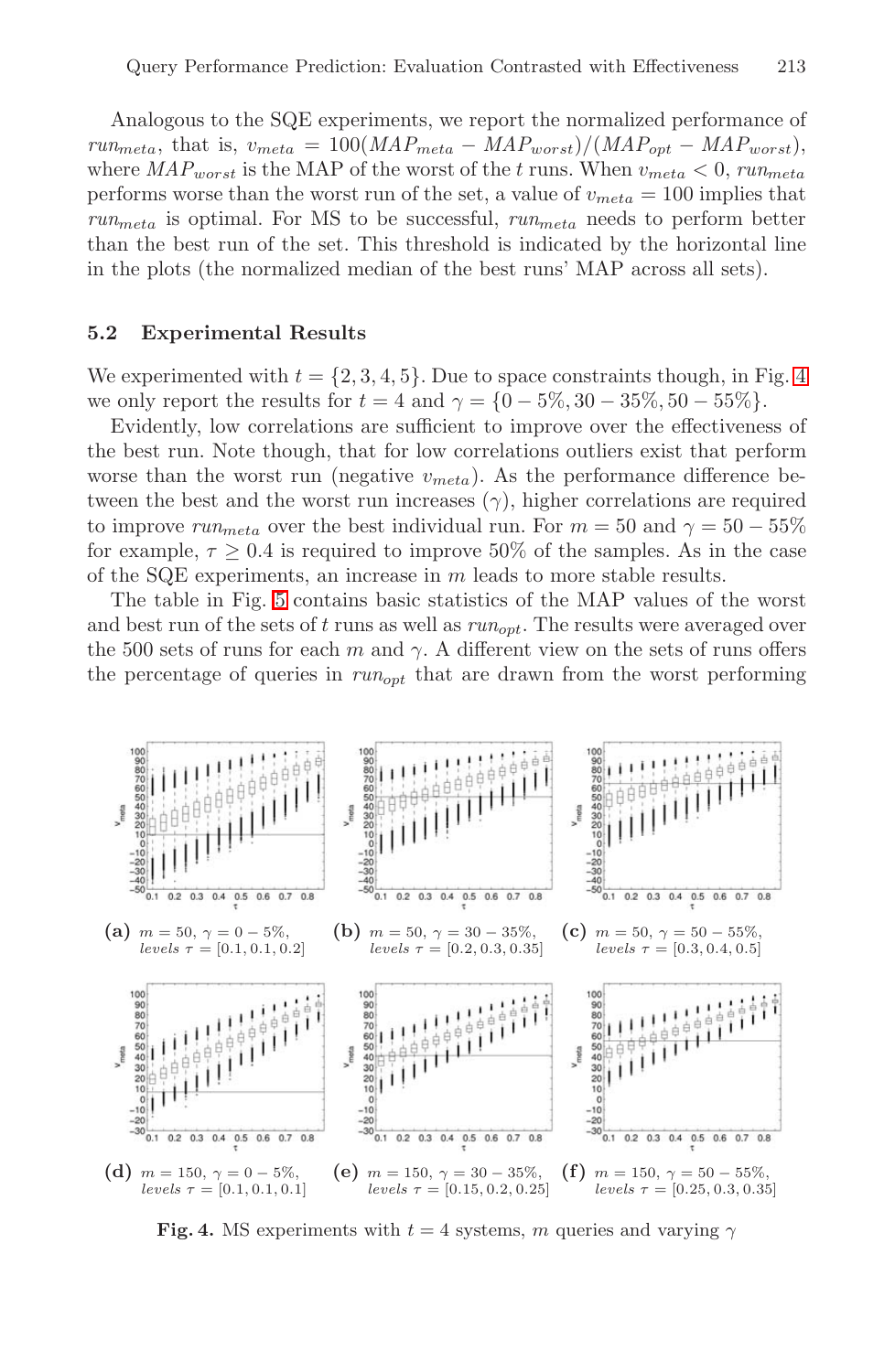<span id="page-10-1"></span>

**Fig. 5.** The table contains the average MAP values over the 500 sets of  $t = 4$  runs for each setting of m and  $\gamma$ . Listed are the MAP of the worst, best and optimal metasearch run.

The figure shows the development of the percentage of samples in which *runmeta* statistically significantly outperforms the best individual run (*runbest*) across the correlation intervals c*i*.

run (column  $\%$  worst in opt.). At  $t = 4$ , if the run selection is random, we expect 25% of the results to come from each run. As expected, with increasing  $\gamma$ , less results from the worst performing run are utilized in the optimal run. Though even for large differences in retrieval effectiveness ( $\gamma = 50 - 55\%$ ), the worst performing run still contributes towards the optimal run.

We also investigate if the improvements of the MAP of  $run_{meta}$  are statistically significant<sup>6</sup>. We performed a paired t-test with significance level 0.05. Shown in Fig. 5 is the percentage of samples in which  $run_{meta}$  significantly outperforms the best individual run in the set of t runs. At  $m = 50$ , the threshold of  $\tau$  to improve 50% of the samples significantly, ranges from 0.4 ( $\gamma = 0 - 5\%$ ) to 0.7  $(\gamma = 50 - 55\%)$ . The thresholds are lower for  $m = 150$ :  $\tau = 0.2$   $(\gamma = 0 - 5\%)$ and  $\tau = 0.5$  ( $\gamma = 50 - 55\%$ ) respectively.

<span id="page-10-0"></span>Thus, in the MS setting, QPP methods that result in low correlations can already lead to a gain in retrieval effectiveness. For these improvements to be statistically significant though, QPP methods with moderate to high correlations are needed.

# **6 Conclusions**

We have investigated the relationship of one standard evaluation measure of  $QPP$  methods (Kendalls  $\tau$ ) and the change in retrieval effectiveness when  $QPP$ methods are employed in two operational settings: Selective Query Expansion and Meta-Search. We aimed to give a first answer to the question: when are QPP methods good enough to be usable in practice? To this end, we performed a comprehensive evaluation based on TREC data sets.

We found that the required level of  $\tau$  depends on the particular setting a QPP method is employed in. In the case of SQE, in the best-case scenario,  $\tau \geq 0.4$ 

 $6$  This analysis was not required in the SQE setup, due to the run construction.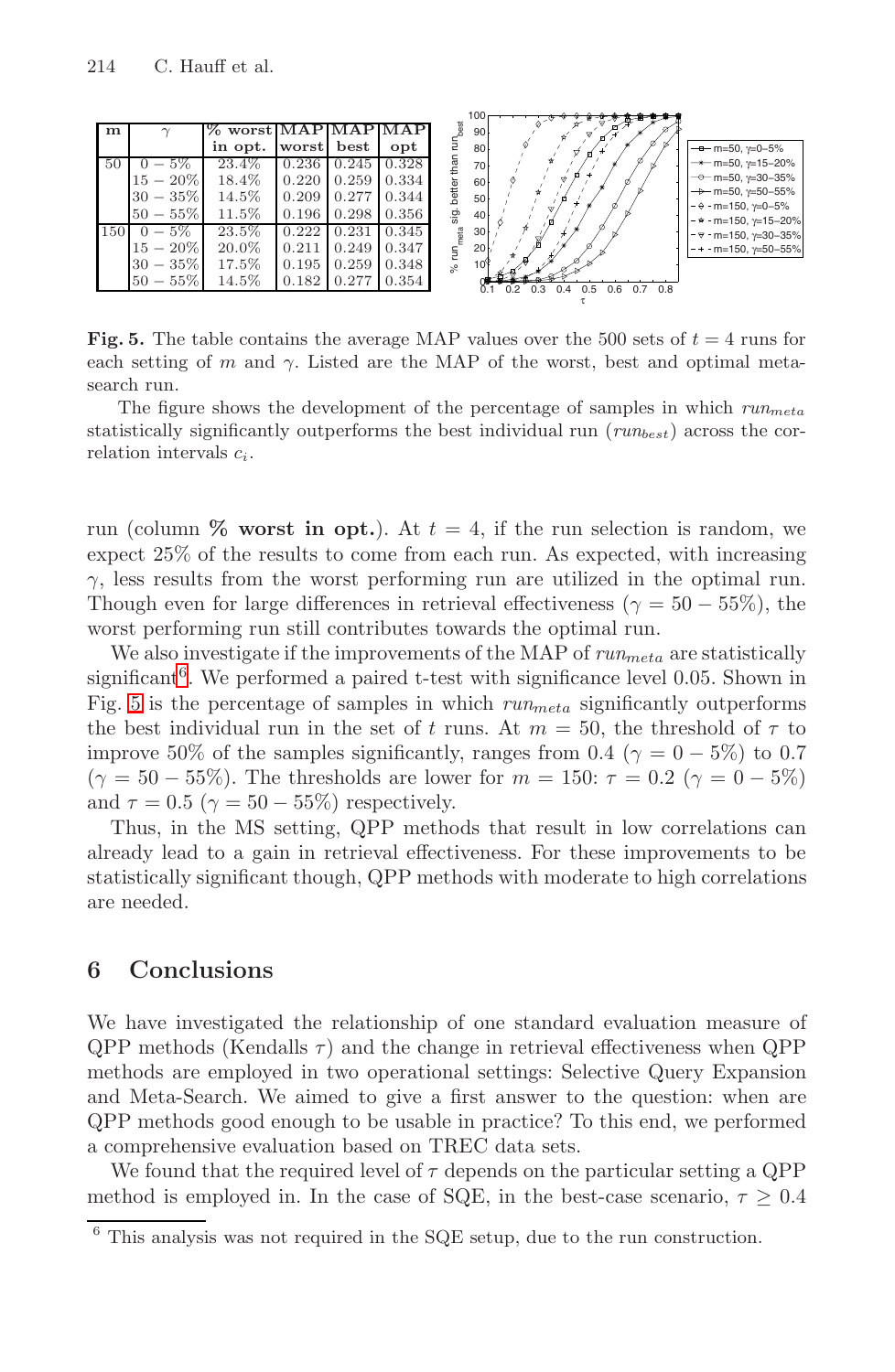was found to be the minimum level of  $\tau$  for the SQE runs to outperform the AQE runs in 50% of the samples. In a second experiment we showed the danger of assuming AQE to behave in a certain way - slightly violating an assumption already requires QPP methods with  $\tau \geq 0.75$  for them to be viable in practice.

The outcome is different for the MS experiments. Here, the level of  $\tau$  is dependent on the performance differences of the participating runs. If the participating runs are similar, a QPP method with  $\tau = 0.1$  is sufficient to improve 50% of the runs over the baseline. If the performance differences are great,  $\tau = 0.3$  is required. To achieve statistically significant improvements for 50% of runs under large system differences,  $\tau = 0.7$  ( $m = 50$ ) and  $\tau = 0.5$  ( $m = 150$ ) are required.

These results indicate that (i) QPP methods need further improvement to become viable in practice, in particular for the SQE setting and (ii) that with increasing query set sizes m the evaluation in terms of  $\tau$  relates better to the change in effectiveness in an operational setting.

We have restricted ourselves to an analysis of Kendalls  $\tau$  as it is widely used in QPP evaluations. We plan to perform a similar analysis for the linear correlation coefficient r. In contrast to the rank-based  $\tau$ , r is based on raw scores, which adds another dimension - the distribution of raw scores - to the experiments.

## <span id="page-11-0"></span>**References**

- 1. Amati, G., Carpineto, C., Romano, G.: Query difficulty, robustness and selective application of query expansion. In: McDonald, S., Tait, J.I. (eds.) ECIR 2004. LNCS, vol. 2997, pp. 127–137. Springer, Heidelberg (2004)
- <span id="page-11-10"></span>2. Billerbeck, B., Zobel, J.: When query expansion fails. In: SIGIR 2003, pp. 387–388 (2003)
- <span id="page-11-9"></span>3. Carmel, D., Farchi, E., Petruschka, Y., Soffer, A.: Automatic query refinement using lexical affinities with maximal information gain. In: SIGIR 2002, pp. 283– 290 (2002)
- <span id="page-11-1"></span>4. Cronen-Townsend, S., Zhou, Y., Croft, W.B.: Predicting query performance. In: SIGIR 2002, pp. 299–306 (2002)
- <span id="page-11-4"></span>5. Cronen-Townsend, S., Zhou, Y., Croft, W.B.: A framework for selective query expansion. In: CIKM 2004, pp. 236–237 (2004)
- <span id="page-11-2"></span>6. Diaz, F.: Performance prediction using spatial autocorrelation. In: SIGIR 2007, pp. 583–590 (2007)
- 7. Hauff, C., Azzopardi, L.: When is query performance prediction effective? In: SIGIR 2009, pp. 829–830 (2009)
- <span id="page-11-3"></span>8. He, B., Ounis, I.: Inferring query performance using pre-retrieval predictors. In: Apostolico, A., Melucci, M. (eds.) SPIRE 2004. LNCS, vol. 3246, pp. 43–54. Springer, Heidelberg (2004)
- <span id="page-11-5"></span>9. He, B., Ounis, I.: Combining fields for query expansion and adaptive query expansion. Inf. Process. Manag. 43(5), 1294–1307 (2007)
- <span id="page-11-8"></span>10. Kwok, K.: An attempt to identify weakest and strongest queries. In: SIGIR 2005 Query Prediction Workshop (2005)
- <span id="page-11-6"></span>11. Lavrenko, V., Croft, W.B.: Relevance based language models. In: SIGIR 2001, pp. 120–127 (2001)
- <span id="page-11-7"></span>12. Mitra, M., Singhal, A., Buckley, C.: Improving automatic query expansion. In: SIGIR 1998, pp. 206–214 (1998)